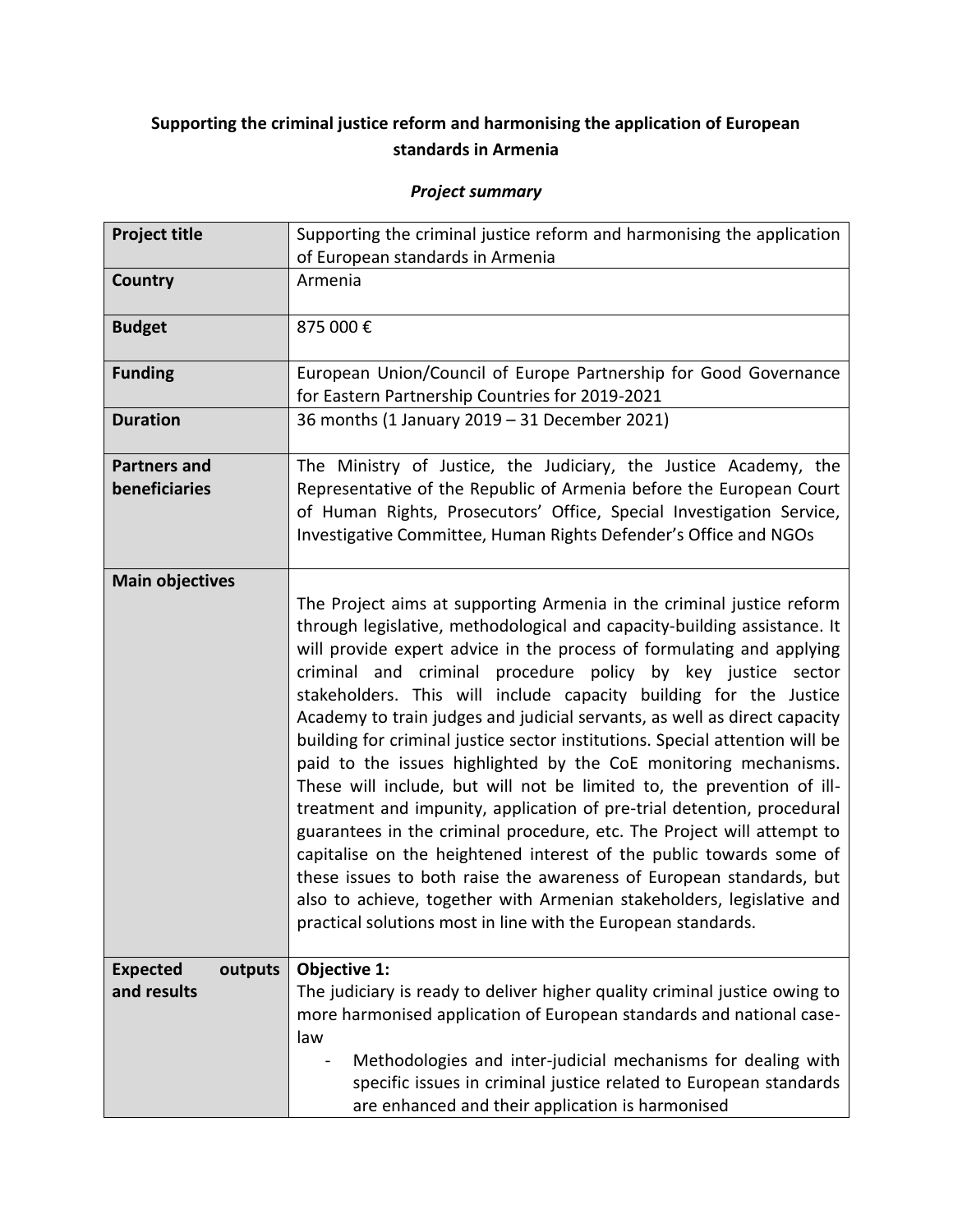|                          | The knowledge and skills of judges and their judicial assistants                                                                                 |  |  |
|--------------------------|--------------------------------------------------------------------------------------------------------------------------------------------------|--|--|
|                          | to apply European standards on criminal justice in a harmonised                                                                                  |  |  |
|                          | manner are enhanced                                                                                                                              |  |  |
|                          | Relevant HELP training course and materials are available in the                                                                                 |  |  |
|                          | national language and accessible                                                                                                                 |  |  |
|                          | <b>Objective 2:</b>                                                                                                                              |  |  |
|                          | National criminal justice policy and practice is further aligned with<br>European standards                                                      |  |  |
|                          | Criminal legislation is adopted in line with the European                                                                                        |  |  |
|                          | standards                                                                                                                                        |  |  |
|                          | Legal professionals are trained on the implementation of the                                                                                     |  |  |
|                          | new criminal legislation                                                                                                                         |  |  |
|                          | Key laws associated to the new Code of Criminal Procedure and                                                                                    |  |  |
|                          | Criminal Code are redrafted to facilitate the implementation of                                                                                  |  |  |
|                          | provisions in the new legislation                                                                                                                |  |  |
|                          | Guides on implementing the new Code of Criminal Procedure<br>$\sim$                                                                              |  |  |
|                          | and Criminal Code are developed                                                                                                                  |  |  |
|                          | <b>Objective 3:</b>                                                                                                                              |  |  |
|                          | The capacity of the Justice Academy to train judges and judicial                                                                                 |  |  |
|                          | assistants on criminal justice is strengthened, taking into account the                                                                          |  |  |
|                          | needs of vulnerable groups and relevant gender aspects                                                                                           |  |  |
|                          | Improved quality, relevance and gender sensitiveness of                                                                                          |  |  |
|                          | criminal justice related courses included into the initial and                                                                                   |  |  |
|                          | mandatory continuous training programme of the Justice                                                                                           |  |  |
|                          | Academy for judges and judicial assistants<br>Increased number of trainers for judges and judicial assistants                                    |  |  |
|                          | trained by the project for Justice Academy                                                                                                       |  |  |
|                          | Proportion of criminal judges and their judicial assistants                                                                                      |  |  |
|                          | trained on criminal justice related courses developed by the                                                                                     |  |  |
|                          | project, who then apply the acquired knowledge and skills                                                                                        |  |  |
|                          | Enhanced institutional capacity of the staff of the Government                                                                                   |  |  |
|                          | Agent of Armenia before the ECtHR                                                                                                                |  |  |
|                          |                                                                                                                                                  |  |  |
| Implemented<br><b>or</b> | Needs assessment on possible divergences and approaches on the                                                                                   |  |  |
| planned activities       | application of the European standards and case-law of the European                                                                               |  |  |
|                          | Court of Human Rights by national courts in Armenia; as well as                                                                                  |  |  |
|                          | review of training programmes for judges and judicial servants in the<br>Justice Academy                                                         |  |  |
|                          |                                                                                                                                                  |  |  |
|                          | Baseline survey for judges, prosecutors, investigators and advocates<br>to assess the quality of application of the ECtHR case law on Articles 3 |  |  |
|                          | and 5 of the ECHR by national courts from the point of view of                                                                                   |  |  |
|                          | Armenian legal professionals as of 2019                                                                                                          |  |  |
|                          |                                                                                                                                                  |  |  |
|                          |                                                                                                                                                  |  |  |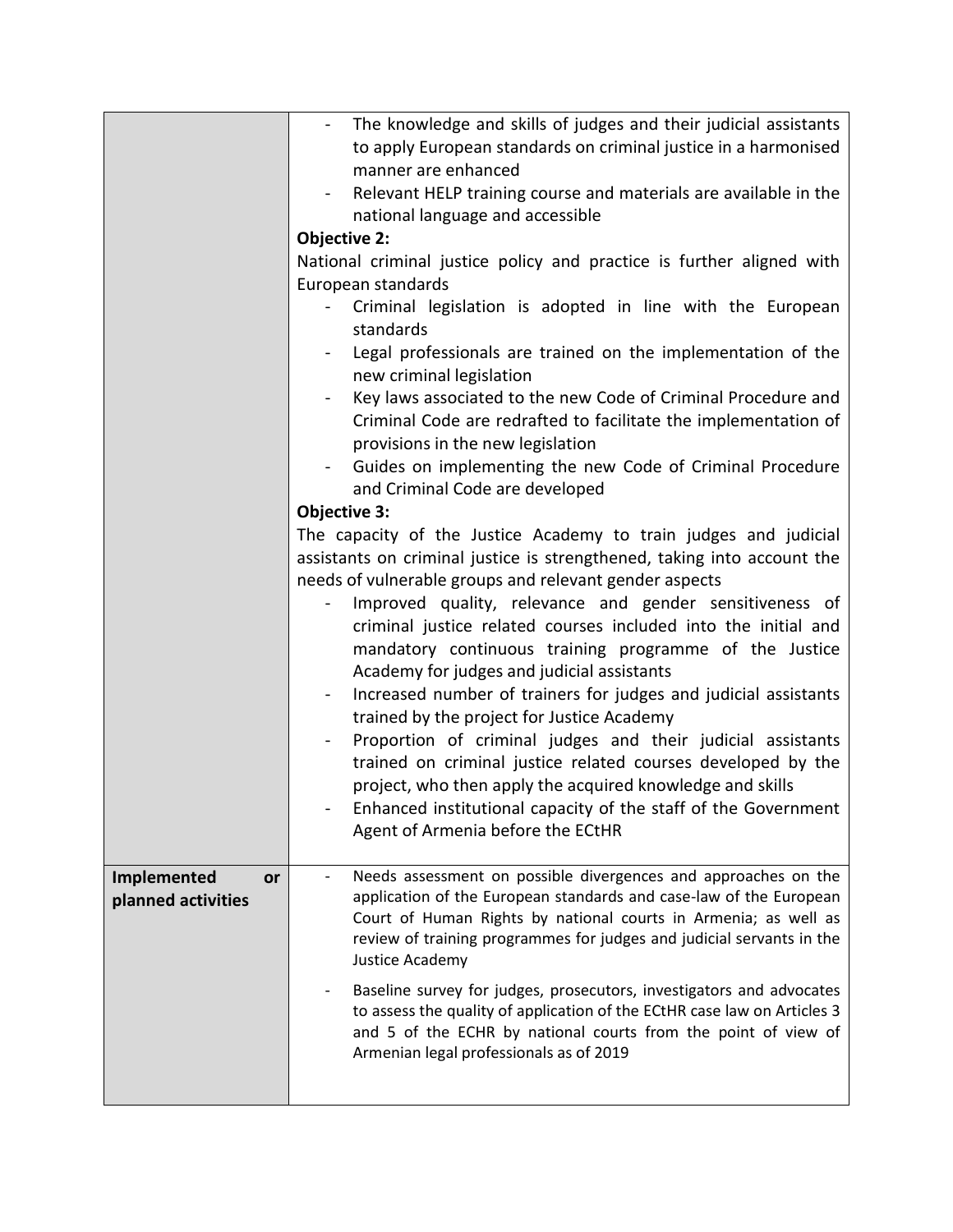|                | Preparation and publication of 5 training modules <sup>1</sup> for the<br>curricula of criminal law judges and judicial servants in the<br>Justice Academy                                                                                                                                            |
|----------------|-------------------------------------------------------------------------------------------------------------------------------------------------------------------------------------------------------------------------------------------------------------------------------------------------------|
| $\blacksquare$ | Training of trainers on the modules prepared for the curricula<br>of criminal law judges and judicial servants                                                                                                                                                                                        |
| $\blacksquare$ | Translation and adaptation of HELP distance learning courses on<br>Reasoning of criminal judgments and Procedural safeguards in<br>criminal proceedings and victims' rights to the Armenian legal<br>context                                                                                          |
|                | 2 two-day workshops on "Improving knowledge, practical and<br>legal drafting skills on Articles 2 and 3 of the ECHR" and on<br>"Friendly settlements and unilateral declarations" for the staff<br>of the Government Agent of Armenia before the European<br>Court of Human Rights and other invitees |
|                | Two round table discussions and two public discussions on draft<br><b>Criminal Procedure and Criminal Codes</b>                                                                                                                                                                                       |
|                | CoE expertise of the draft Criminal Procedure and Criminal<br>Codes                                                                                                                                                                                                                                   |
|                | Study visit to the Government Agent Offices of Poland and<br>Croatia                                                                                                                                                                                                                                  |
|                | Translation into Armenian language and publication of 4 ECtHR<br>guidebooks                                                                                                                                                                                                                           |
|                | Seminar on fair trial and presumption of innocence in the<br>context of criminal justice for criminal law judicial servants and<br>experts from the Court of Cassation and Criminal Court of<br>Appeal                                                                                                |
|                | Two seminars for criminal law judges on specific aspects of<br>Articles 3, 5 and 6 of the ECHR and on reopening of criminal<br>cases                                                                                                                                                                  |
|                | Expert assessment of the concept/institute of criminal liability<br>of legal entities (material and procedural aspects) based on the<br>best practices of the CoE member states                                                                                                                       |
|                | Publication of the decisions of the Criminal Chamber of the<br>Court of Cassation for 2018                                                                                                                                                                                                            |

 $<sup>1</sup>$  1) Techniques for drafting judgments and decisions, 2) Peculiarities of the victim's status in the</sup> criminal proceedings, 3) Interviewing techniques and communication management, 4) Current issues of the cross-examination (confrontation) and 5) Practical skills for applying alternative preventive measures to detention